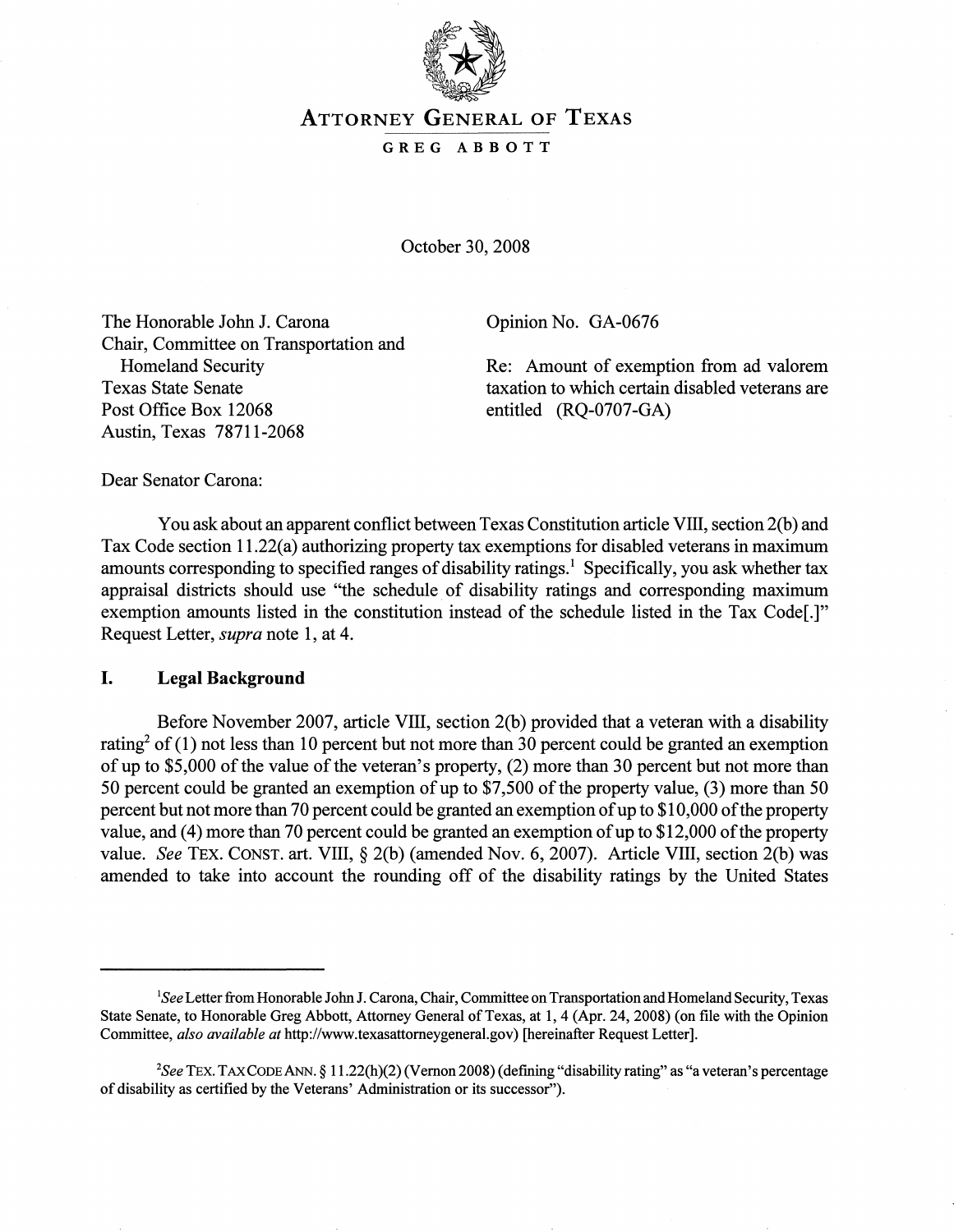Department of Veterans Affairs (the "Department").<sup>3</sup> Article VIII, section 2(b) as amended in 2007 provides in relevant part that:

> A veteran having a disability rating of *not less than 10 percent but less than 30 percent* may be granted an exemption from taxation for property valued at *up to \$5,000.* A veteran having a disability rating of*not less than 30percent but less than 50* percent may be granted an exemption from taxation for property valued at up to \$7,500. A veteran having a disability rating" of*not less than 50 percent but less than 70* percent may be granted an exemption from taxation for property valued at up to \$10,000. A veteran who has a disability rating of *70 percent or more .* .. may be granted an exemption from taxation for property valued at up to \$12,000.

TEX. CONST. art. VIII,  $\S 2(b)$  (emphasis added).<sup>4</sup> Tax Code section 11.22(a), which implements the exemptions authorized by article VIII, section  $2(b)$  was not amended,<sup>5</sup> and tracks in substance the pre-2007 article VIII, section 2(b) disability rating categories. *See* TEX. TAX CODE ANN. § 11.22(a) (Vernon 2008) (emphasis added). *Compare id.*, with TEX CONST. art. VIII, § 2(b) (amended Nov. 6,2007).

Thus, you note, because the Legislature did not amend the section 11.22(a) disability rating categories consistent with article VIII, section 2(b), it is unclear whether a disabled veteran with a disability rating of 74 percent rounded down to an official rating of 70 percent is authorized to receive an exemption of\$10,000 or \$12,000. Request Letter, *supra* note 1, at 2.

4By shifting veterans to the next higher disability rating category and corresponding maximum tax exemption amounts, the 2007 amendment's effect is that "the rounding down ofa disability rating to the nearest 10 percent will not reduce the amount of the exemption to which a disabled veteran would otherwise have been entitled." *Id.* at 77. In the example given above in which the Department rounded down a veteran's disability rating from 34 percent to 30 percent, the veteran would become eligible for a maximum exemption of \$7,500 that he would have been entitled to if the Department had not rounded down his disability rating. *Id*

<sup>5</sup>House Bill 358, proposing corresponding amendments to Tax Code section 11.22, was passed by the House ofRepresentatives and referred to the Senate Committee on Finance, but no further action was taken with respect to the bill. *See* Tex. H.B. 358, 80th Leg., R.S. (2007), *available at* Texas Legislature Online, http://www.capitol.state.tx.us/ BillLookup/History.aspx?LegSess=80R&Bill=HB358 (last visited Oct. 28, 2008).

<sup>&</sup>lt;sup>3</sup>In certifying a veteran's disability percentage, the Department calculates the percentage taking into account the veteran's specific injuries and symptoms but then rounds off that number to the nearest 10 percent. TEXAS LEGISLATIVE COUNCIL, ANALYSES OF PROPOSED CONSTITUTIONAL AMENDMENTS, NOV. 6, 2007, ELECTION, at 76-77 (Sept. 2007) (hereinafter TLC CONSTITUTIONAL ANALYSES). Thus, for instance, a veteran with a calculated disability of 34 percent was certified by the Department as having a 30 percent disability. *Id* at 77. The effect ofthis rounding offunder the pre-2007 constitutional disability rating categories was that certain disabled veterans received a lesser exemption: Because of the Department's rounding down to the nearest 10 percent, i.e., to 30 percent, the veteran could receive a maximum exemption of only \$5,000 instead of \$7,500. *See id*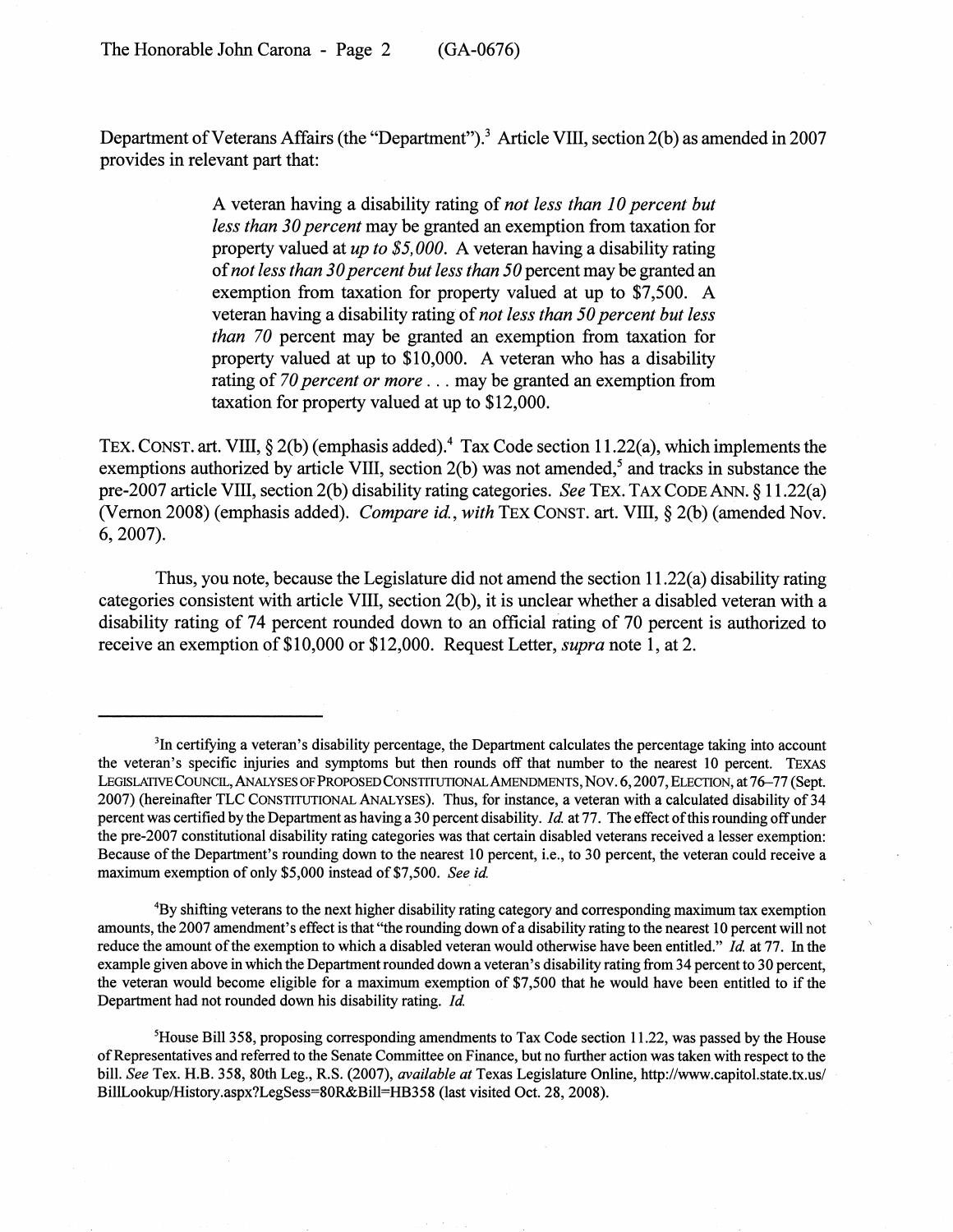## **II. Analysis**

You suggest that section 2(d), article Vill may address this issue. *See* Request Letter, *supra* note 1, at 3. Article VIII, section 2(d) directs that:

> *Unless otherwise provided by general law enacted after January* 1, 1995, *the amounts of the exemptions* from ad valorem taxation *to which a person is entitled* under Section 11.22, Tax Code, for a tax year that begins on or after the date this subsection takes effect *are the maximum amounts permitted under Subsection (b) of this section instead of the amounts specified by Section 11.22, Tax* Code. This subsection may be repealed by the Legislature by general law.

TEX. CONST. art. VIII, § 2(d) (emphasis added). In2001, the Legislature amended Tax Code section 11.22 to merely conform the statutorily authorized maximum tax exemptions amounts to those set out in article VIII, section 2(b) as amended in 1995. *See* Act of May 22, 2001, 77th Leg., R.S., ch. 1420, § 18.002, sec. 11.22, 2001 Tex. Gen. Laws 4210,4552-53. The Legislature did not thereby change the applicability of section  $2(d)$ . Accordingly, following January 1, 1995, the Legislature has not enacted a general law repealing article VIII, section 2(d) or "otherwise provided" for the maximum tax exemption amounts.

Article VIII, section 2(d) by its literal terms mandates that the maximum tax exemption amounts that a person is permitted under the constitution are to be given effect, rather than the amounts under Tax Code section 11.22. *See Stringer* v. *Cendant Mortgage Corp.,* 23 S.W.3d 353, 355 (Tex. 2000) (stating that when interpreting the Texas Constitution, "we rely heavily on its literal text and must give effect to its plain language"). The maximum amount to which a person may be entitled is determined by the disability rating category within which a person falls. *See* TEX. CONST. art. VIII,  $\S$  2(d); TEX. TAX CODE ANN.  $\S$  11.22(a) (Vernon 2008). As your example illustrates, certain persons would be entitled to different maximum amounts-\$12,000 under article VIII, section 2(b), but \$10,000 under Tax Code section  $11.22(a)$ —based on their different categorization in the two provisions. Thus, the literal text of article VIII, section 2(d) supports its application to article Vill, section 2(b) such that the disability rating categories found therein apply over those found in Tax Code section 11.22(a).

Additionally, application of article VIII, section 2(d) effectuates the intended purpose and operation ofarticle VIII, section 2(b). *See Stringer,* 23 S.W.3d at 355 (stating that a court strives "to give constitutional provisions the effect their makers and adopters intended" and may look at the provision's legislative history and purpose to achieve that end). First, article Vill, section 2(b)'s disability rating categories were amended to allow disabled veteransto receive the higher maximum tax exemption amounts permitted, as evidenced by legislative history as well as by a comparison of the literal text of section 2(b) before and after the 2007 amendment. *See supra* note 4; HOUSE COMM. ON WAYS & MEANS, BILL ANALYSIS, Tex. H.R.J. Res. 37, 80th Leg., R.S. (2007) (describing the amendment as allowing veterans "to receive the full . . . tax exemptions for which they are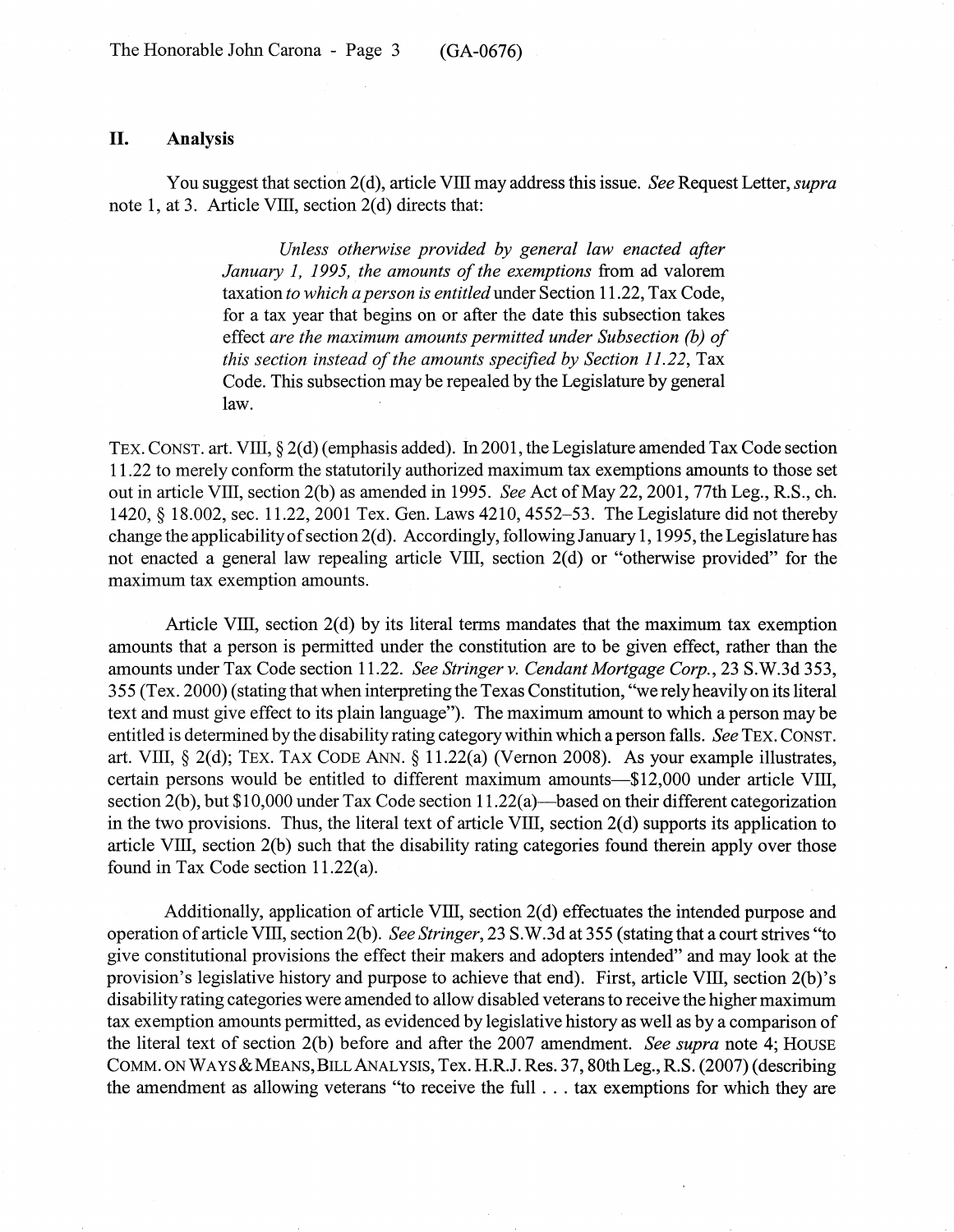qualified based on their true levels of disability" by "altering the exemption brackets by 1 digit per bracket to allow our system to align with the [Department's] rounded amounts").<sup>6</sup> Second, the 2007 amendment to article VIII, section 2(b) was apparently intended to be self-executing, and section 2(b) can be self-executing only by virtue of section 2(d). *See* TEX. CONST. art. VIII, § 2(b), (d); FISCAL NOTE, Tex. H.R.J. Res. 37, 80th Leg., R.S. (2007) ("Since the proposed constitutional amendment would be self-enacting, adoption of the amendment by Texas voters could result in a larger property tax exemption for disabled veterans.").

Based on (i) the literal text of Texas Constitution article VIII, section 2(d) and (ii) the intended purpose and operation of the 2007 amendments to the article VIII, section 2(b) disability rating categories, we conclude that the maximum tax exemption brackets permitted under section  $2(b)$  are to be given effect instead of the brackets under Tax Code section 11.22(a). Accordingly, tax appraisal districts must use the schedule of disability ratings and corresponding maximum tax exemption amounts provided in article VIII, section 2(b) instead of those set out in Tax Code section 11.22(a).

<sup>6</sup>Senate Joint Resolution 29, which proposed the amendment to article VIII, section 2(b) adopted in 2007, was amended on the floor of the Texas House of Representatives to add the substance of proposed House Joint Resolution *37. See* H.J. ofTex., 80th Leg., R.S. 5081,5082 (2007); Tex. H.R.J. Res. 37, 80th Leg., R.S. (2007).